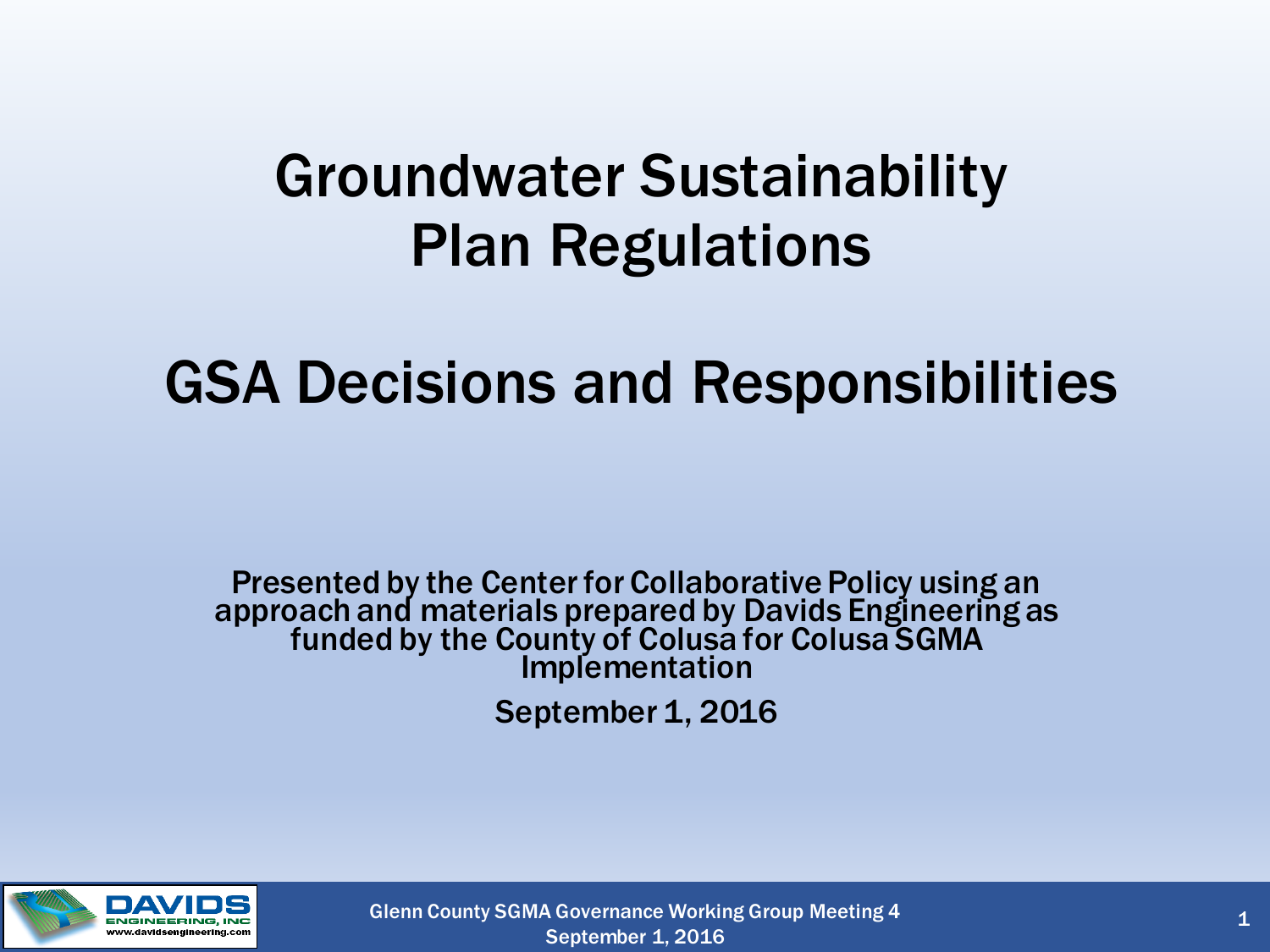# Approach

- Governance is all about decision making
	- If important decisions will be made, then governance is important; otherwise, not so much
- What are the key decisions embedded in preparing Groundwater Management Plan (or Plans)?
- "Key decisions" are ones that could affect the availability and/or the cost of groundwater to overlying landowners
- Be thinking about: "How should GSA's be formed to make these key decisions (and many others) appropriately?"

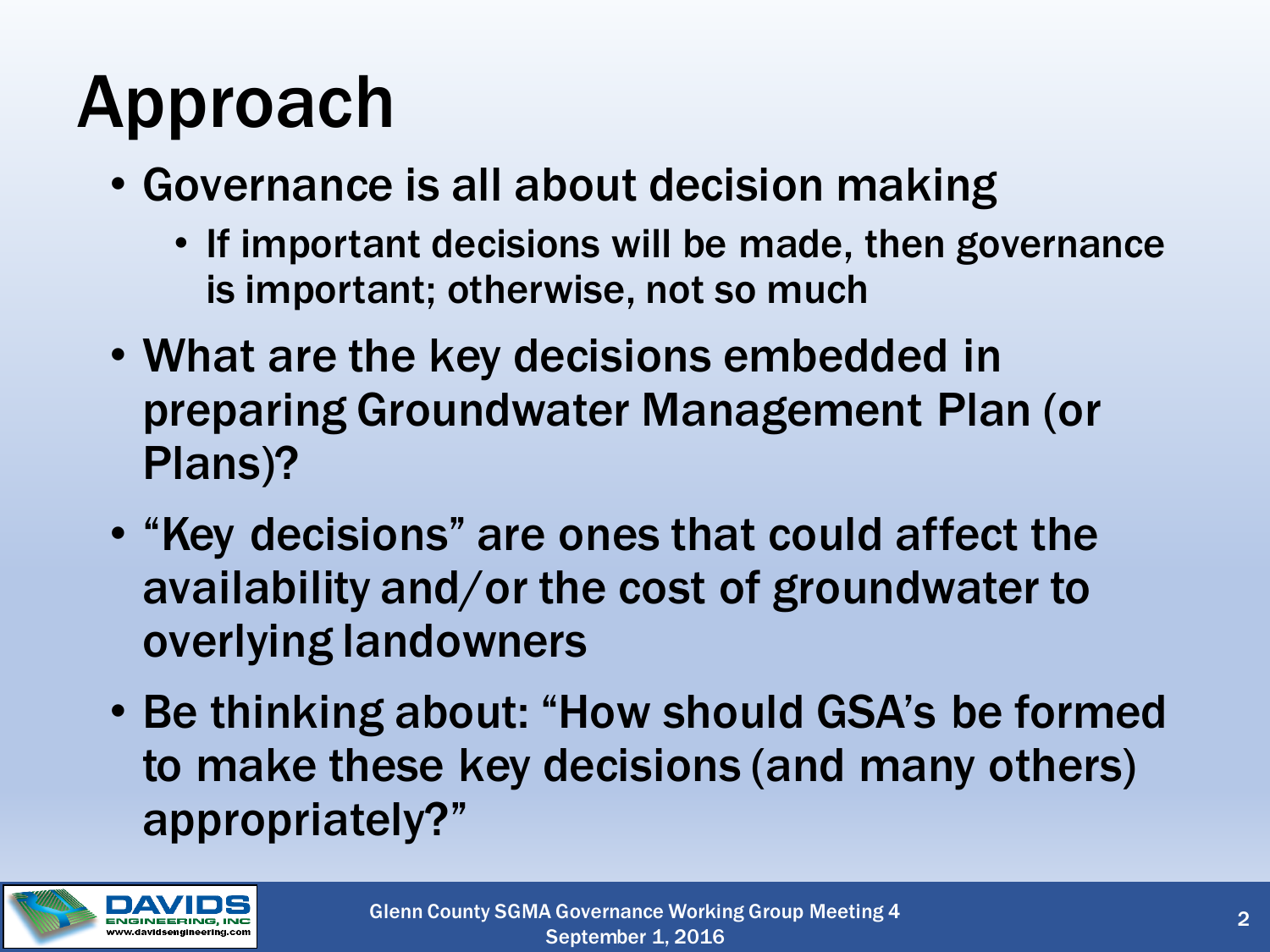# **Outline**

- Final Groundwater Sustainability Plan (GSP) **Regulations** 
	- Focus on Key Decisions embedded in GSP development
- Thoughts on Delineating Management Areas
- Questions & Answers, Discussion
- *NOTE: Approach and materials in this presentation were prepared by Davids Engineering as funded by the County of Colusa*

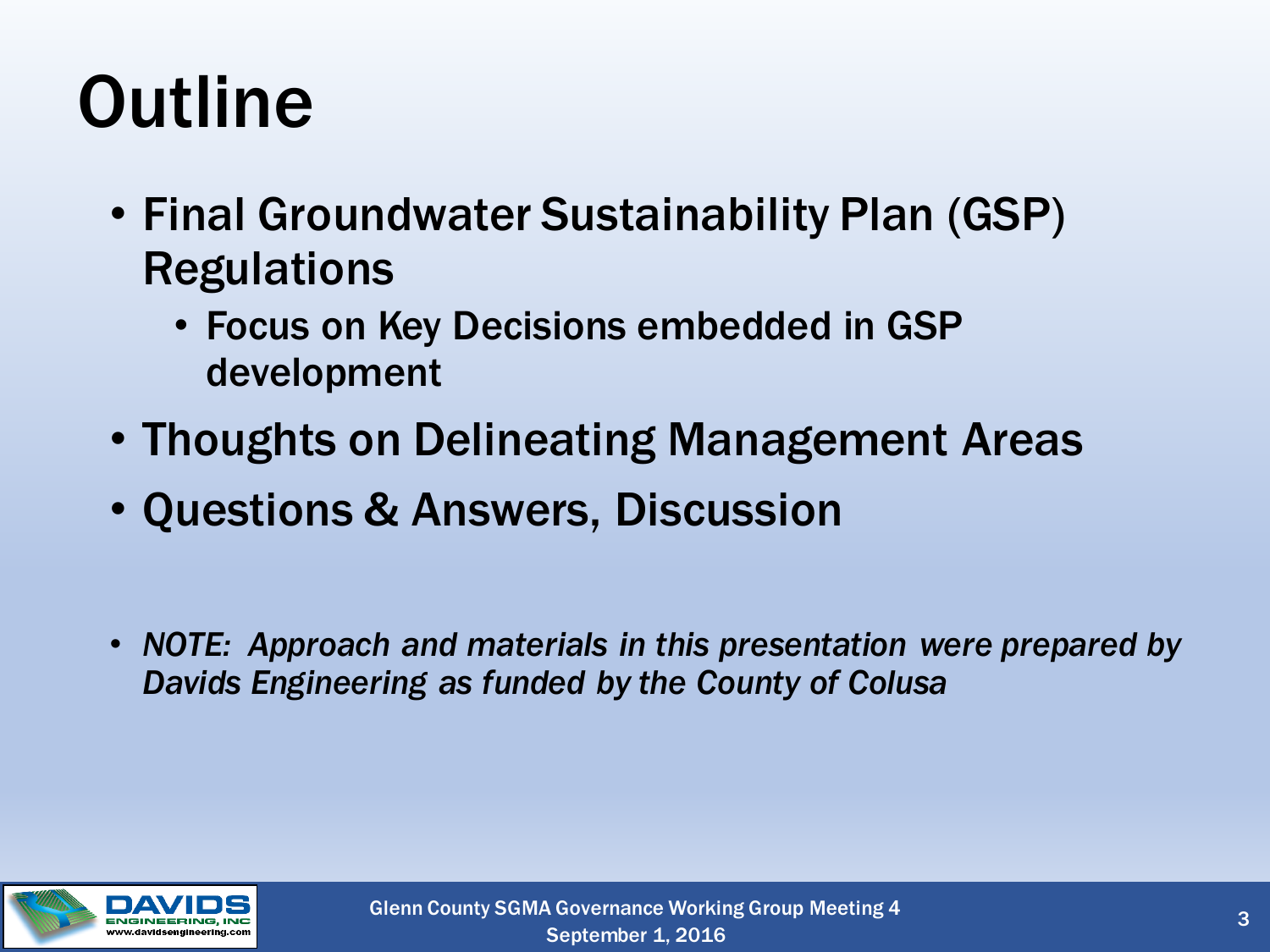# GSP Regulations

- Finalized on May 18, 2016
- California Code of Regulations, Title 23. Waters, Division 2, Department of Water Resources, Chapter 1.5, Groundwater Management, Subchapter 2. Groundwater Sustainability Plans
	- Article 1. Introductory Provisions
	- Article 2. Definitions
	- Article 3. Technical and Reporting Standards
	- Article 4. Procedures
	- Article 5. Plan Contents
	- Article 6. Department Evaluation and Assessment
	- Article 7. Annual Reports and Periodic Evaluation by the Agency
	- Article 8. Interagency Agreements
	- Article 9. Adjudicated Areas and Alternatives

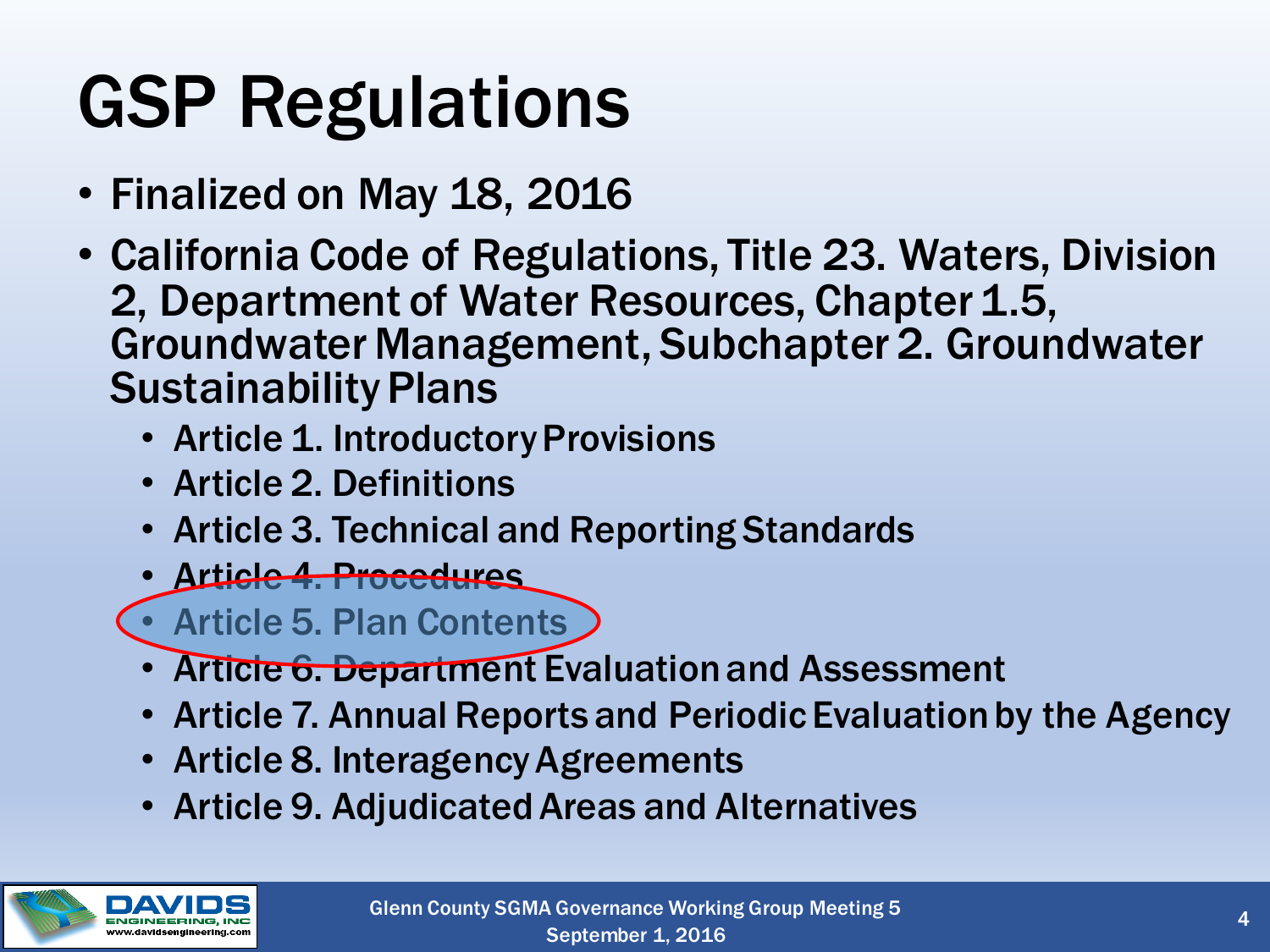# Article 5. Plan Contents

- Subarticle 1. Administrative Information
- Subarticle 2. Basin Setting

• Subarticle 3. Sustainable Management Criteria

• Subarticle 4. Monitoring Networks

• Subarticle 5. Projects and Management Actions

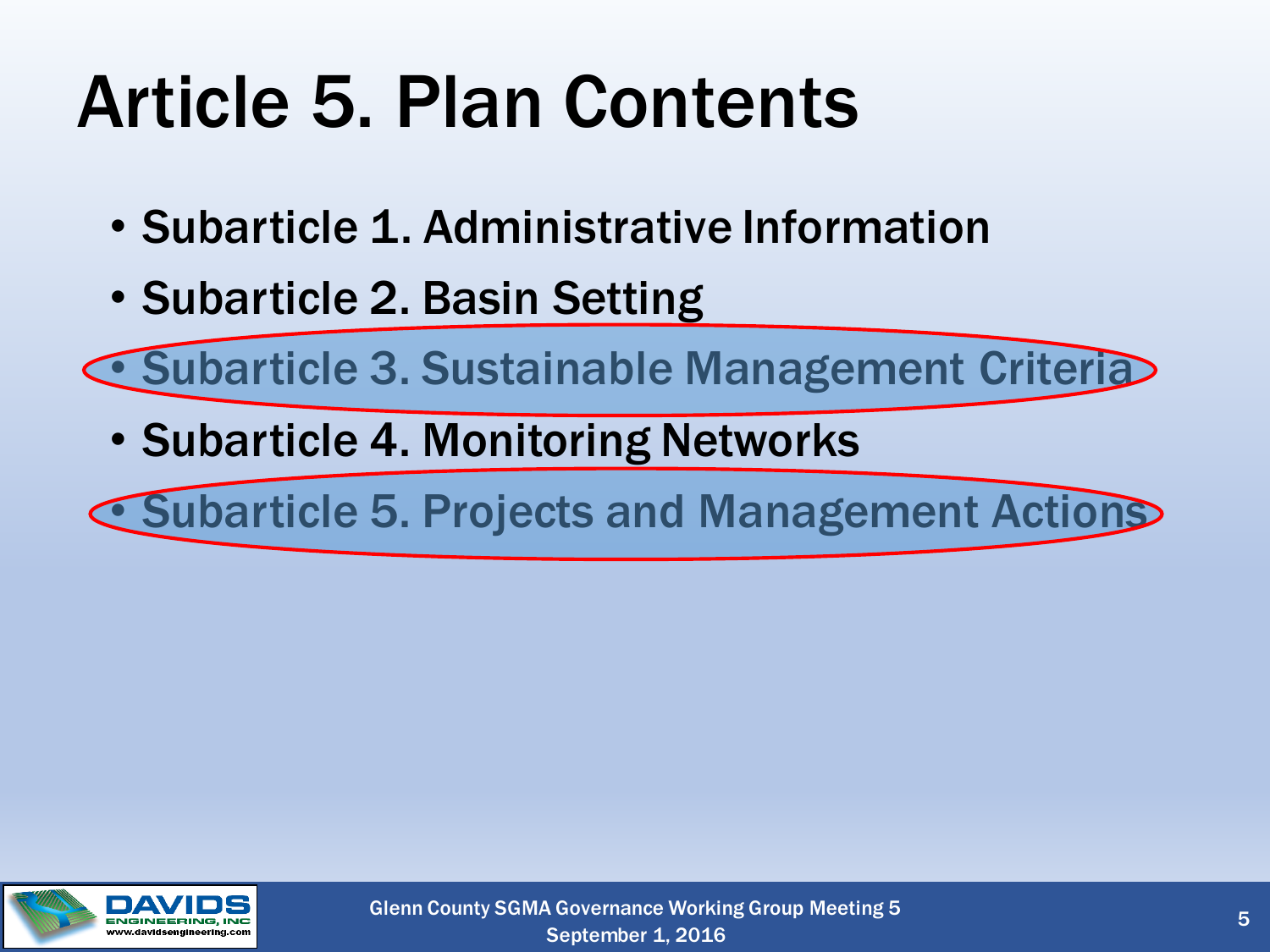### Key Decisions Embedded in GSP Development

- Subarticle 3. Sustainable Management Criteria
	- Defining "Undesirable Results": do they exist now; will they potentially occur in the future?
	- Establishing "Minimum Thresholds" and "Measureable Objectives" for each Sustainability Indicator (groundwater levels, water quality, land subsidence, etc.)

#### • Subarticle 5. Projects and Management Actions

• Identifying "Potential Projects and Management Actions" needed to achieve sustainable basin management

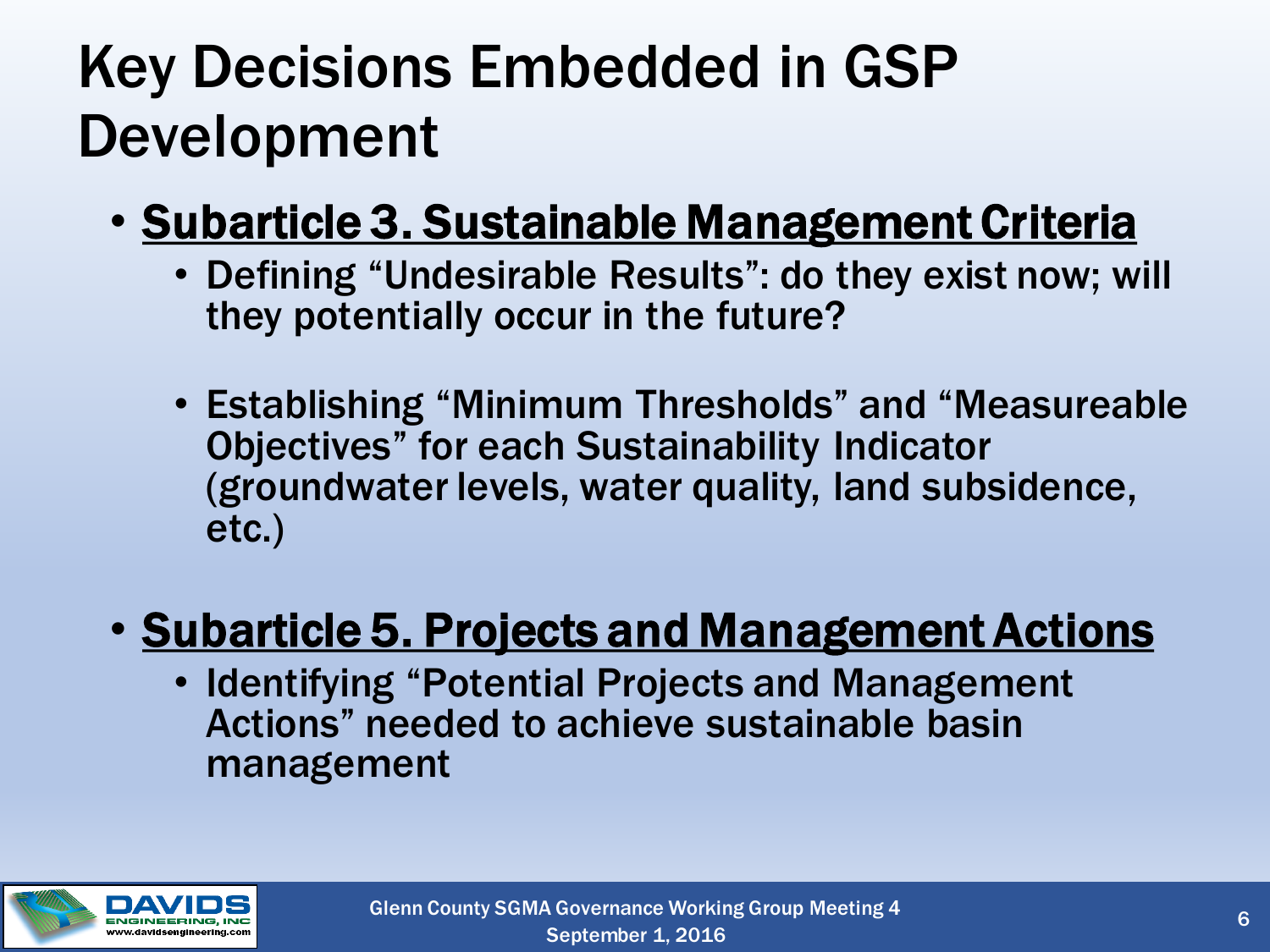### Key Decisions: Defining Undesirable Results

• For each Sustainability Indicator, do significant and unreasonable effects currently exist or could they develop in the future?

| • Chronic Lowering of GW Levels | Degraded Water Quality                               |
|---------------------------------|------------------------------------------------------|
| • Reduction of GW Storage       | • Land Subsidence                                    |
| Seawater Intrusion              | Depletions of Interconnected<br><b>Surface Water</b> |

• Do not need to address Sustainability Indicators if the GSA can demonstrate that undesirable results are not present and are not likely to occur.

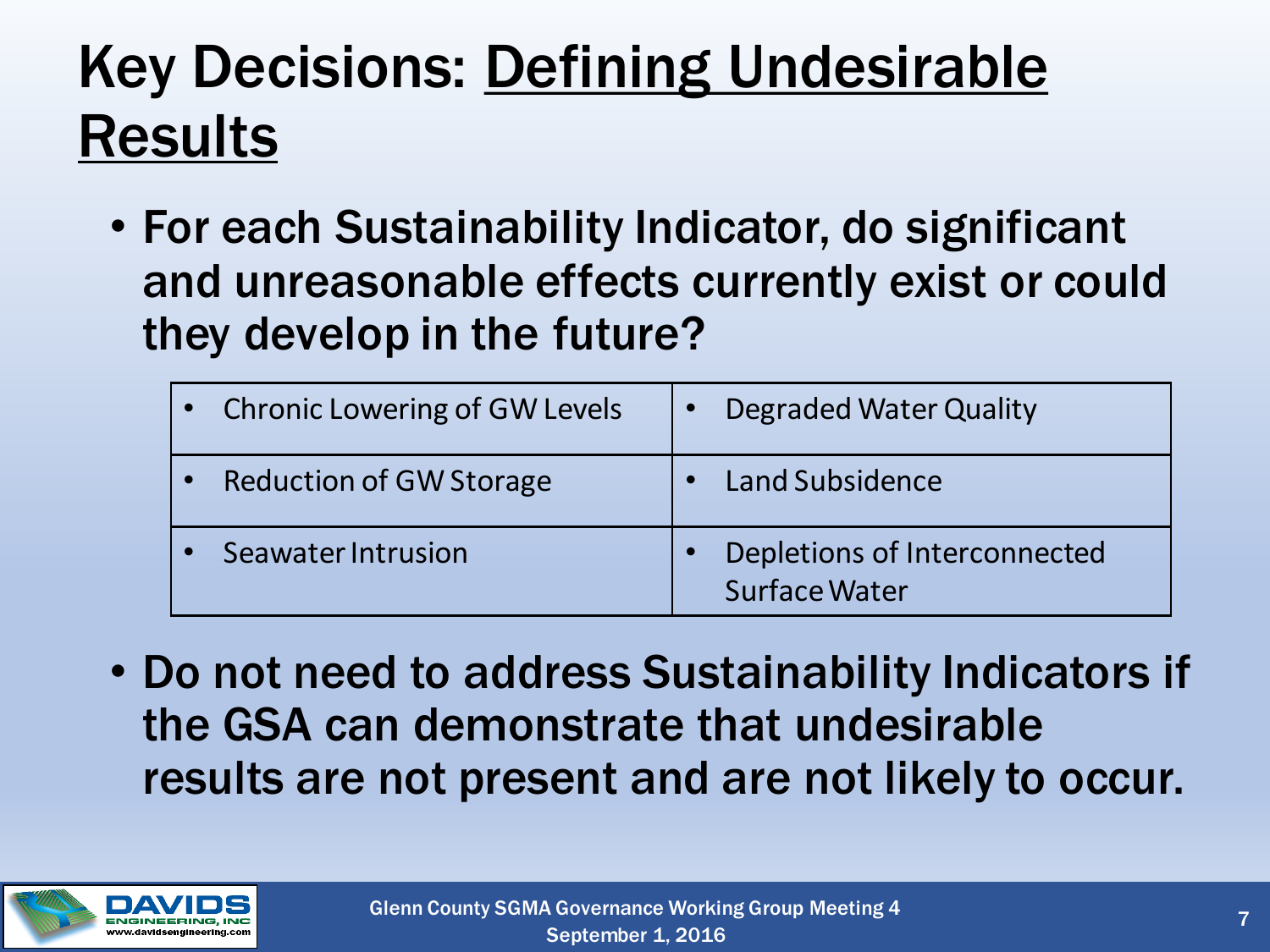### Key Decision: **Establishing Minimum** Thresholds and Measureable Objectives

• Numeric, site-specific criteria for each Sustainability Indicator establishing a point at which, if exceeded, significant and unreasonable results may occur.

| • Chronic Lowering of GW Levels | Degraded Water Quality                               |
|---------------------------------|------------------------------------------------------|
| <b>Reduction of GW Storage</b>  | • Land Subsidence                                    |
| Seawater Intrusion              | Depletions of Interconnected<br><b>Surface Water</b> |

- Must be established to avoid causing undesirable results in adjoining basins
- Must evaluate effects on the interests of beneficial uses and users of groundwater or land uses and property interests

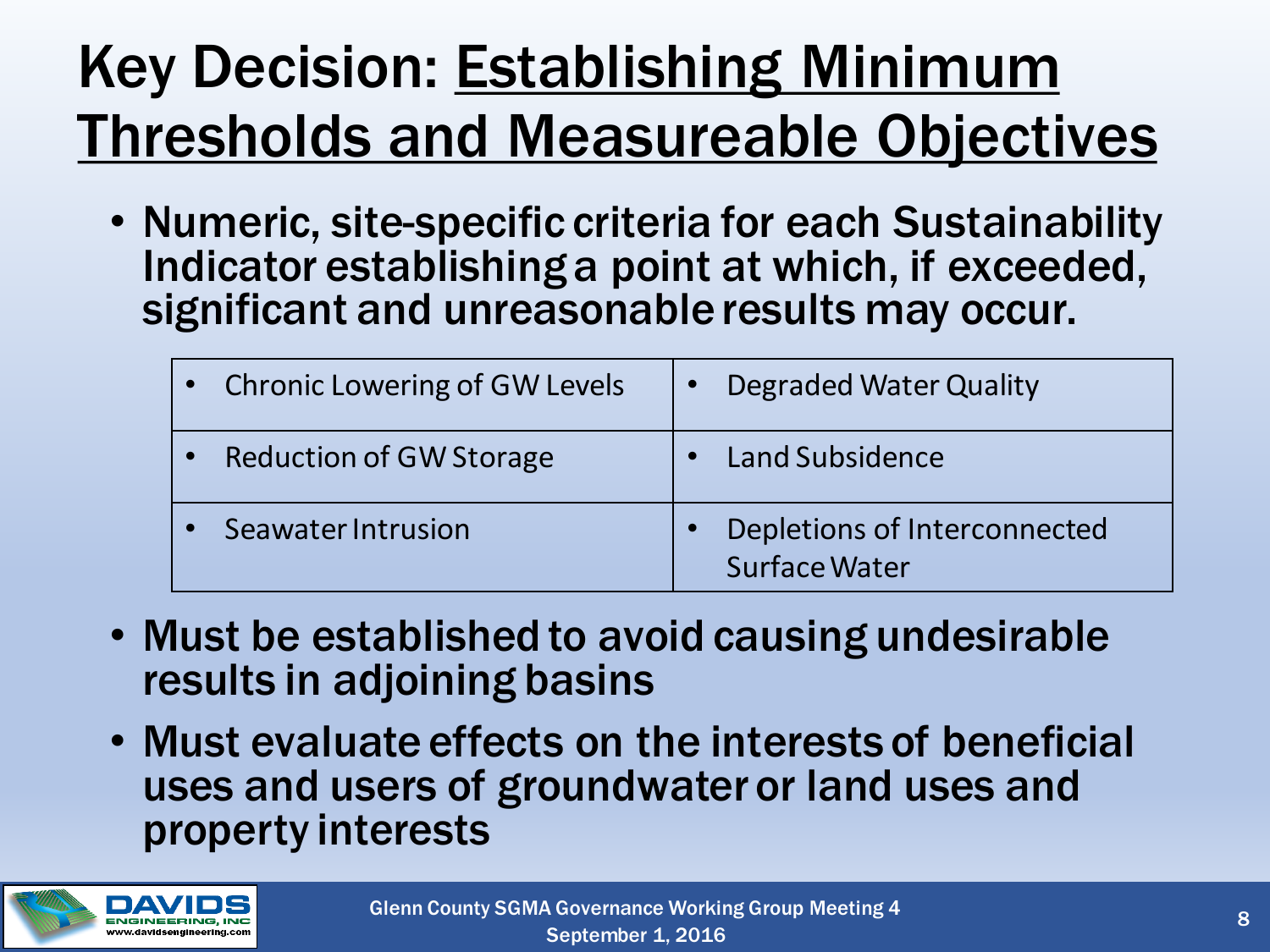### Key Decision: Defining Projects and **Management Actions**

- Describe Projects and Management Actions needed to observe Minimum Thresholds and Measureable Objectives
- Describe circumstances under which Projects or Management Actions shall be implemented
- Describe required legal authority and permitting and regulatory process to implement projects
- Explain expected benefits, costs and how costs will be met

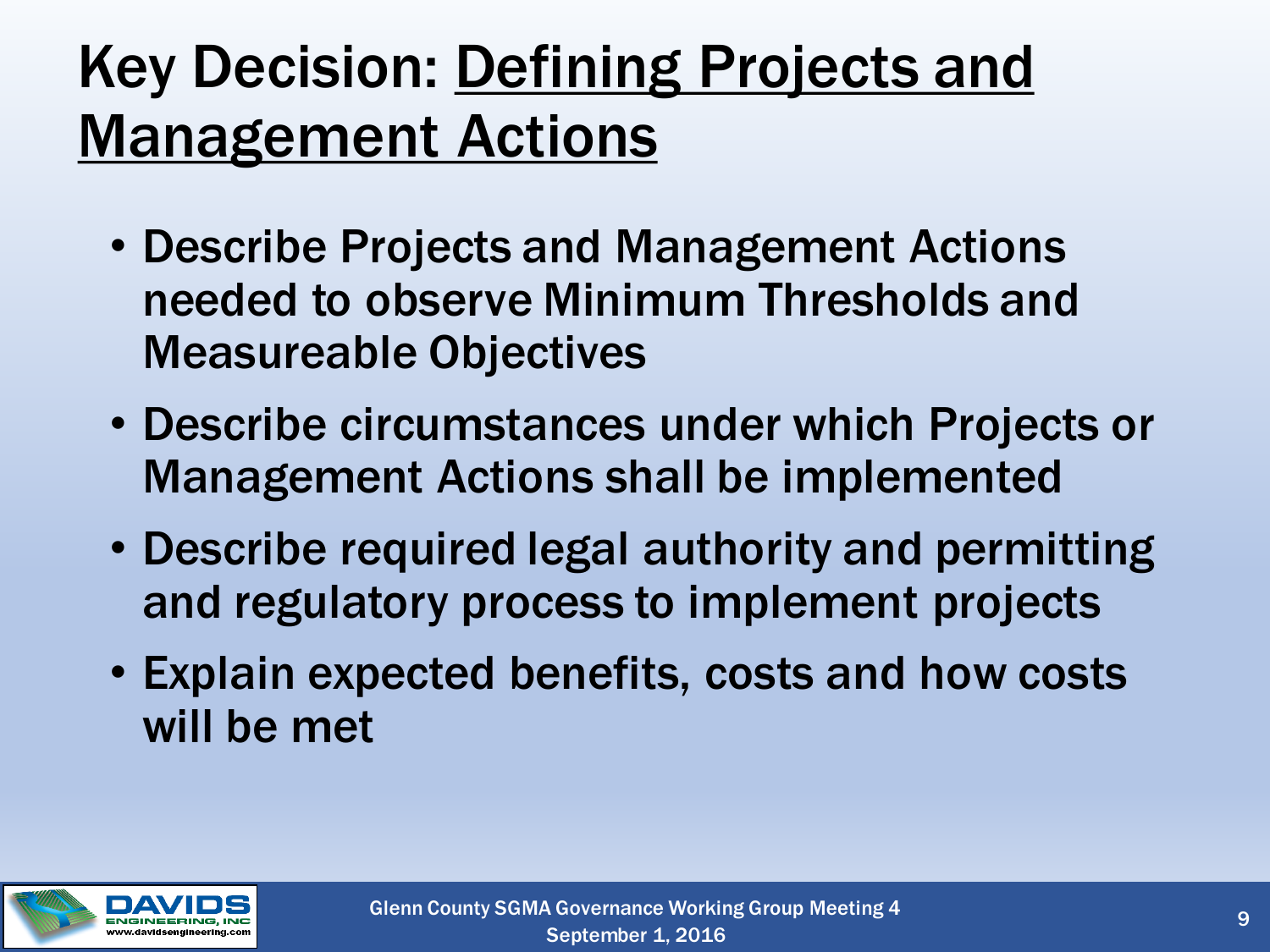#### Key Decisions by Sustainability Indicator Matrix

| Figure 1. Key Decisions Embedded in Preparation of<br><b>Groundwater Sustainability Plans pursuant to the</b><br><b>Sustainable Groundwater Management Act</b><br><b>Prepared by Davids Engineering</b><br><b>July 2016</b>                                |  |                                                       |                                                 | <b>Groundwater Sustainability Agency</b> |                                                                                                                                      |                      |                                                           |
|------------------------------------------------------------------------------------------------------------------------------------------------------------------------------------------------------------------------------------------------------------|--|-------------------------------------------------------|-------------------------------------------------|------------------------------------------|--------------------------------------------------------------------------------------------------------------------------------------|----------------------|-----------------------------------------------------------|
|                                                                                                                                                                                                                                                            |  |                                                       |                                                 |                                          | <b>Groundwater Sustainability Plan</b>                                                                                               |                      |                                                           |
|                                                                                                                                                                                                                                                            |  |                                                       |                                                 |                                          | <b>Sustainability Goal:</b><br>Essentially: Operate the subbasin within sustainable yield,<br>with no Undesirable Results over time. |                      |                                                           |
|                                                                                                                                                                                                                                                            |  |                                                       |                                                 |                                          | <b>Sustainability Indicators</b>                                                                                                     |                      |                                                           |
| <b>Key Decisions</b><br>Determinations that must be made during GSP<br>development per Final GSP Regulations.                                                                                                                                              |  | #1 - Chronic Lowering of<br><b>Groundwater Levels</b> | #2 - Reduction of<br><b>Groundwater Storage</b> | #3 - Seawater Intrusion                  | #4 - Degraded Water Quality                                                                                                          | #5 - Land Subsidence | #6 - Depletions of<br><b>Interconnected Surface Water</b> |
| Undesirable Results (§ 354.26)<br>For each Sustainability Indicator, do significant and<br>unreasonable effects currently exist or could they develop<br>in the future?                                                                                    |  |                                                       |                                                 | Not Applicable                           |                                                                                                                                      |                      |                                                           |
| Minimum Threshold (§ 354.28)<br>Numeric, site-specific criteria for each Sustainability<br>Indicator establishing a point at which, if exceeded,<br>significant and unreasonable results may occur.                                                        |  |                                                       |                                                 | Not Applicable                           |                                                                                                                                      |                      |                                                           |
| <b>Measureable Objective and</b><br>5-Year Interim Milestones (§ 354.44)<br>Numeric, site-specific criteria for each Sustainability<br>Indicator describing prudent operational limits with<br>"reasonable margin of operational flexibility" factored in. |  |                                                       |                                                 | <b>Not Applicable</b>                    |                                                                                                                                      |                      |                                                           |
| Projects and Management Actions (§ 354.44)<br>Descriptions of projects and management actions the GSA<br>has determined will achieve the sustainability goal for the<br>basin.                                                                             |  |                                                       |                                                 | Not Applicable                           |                                                                                                                                      |                      |                                                           |



September 1, 2016 Glenn County SGMA Governance Working Group Meeting 4 10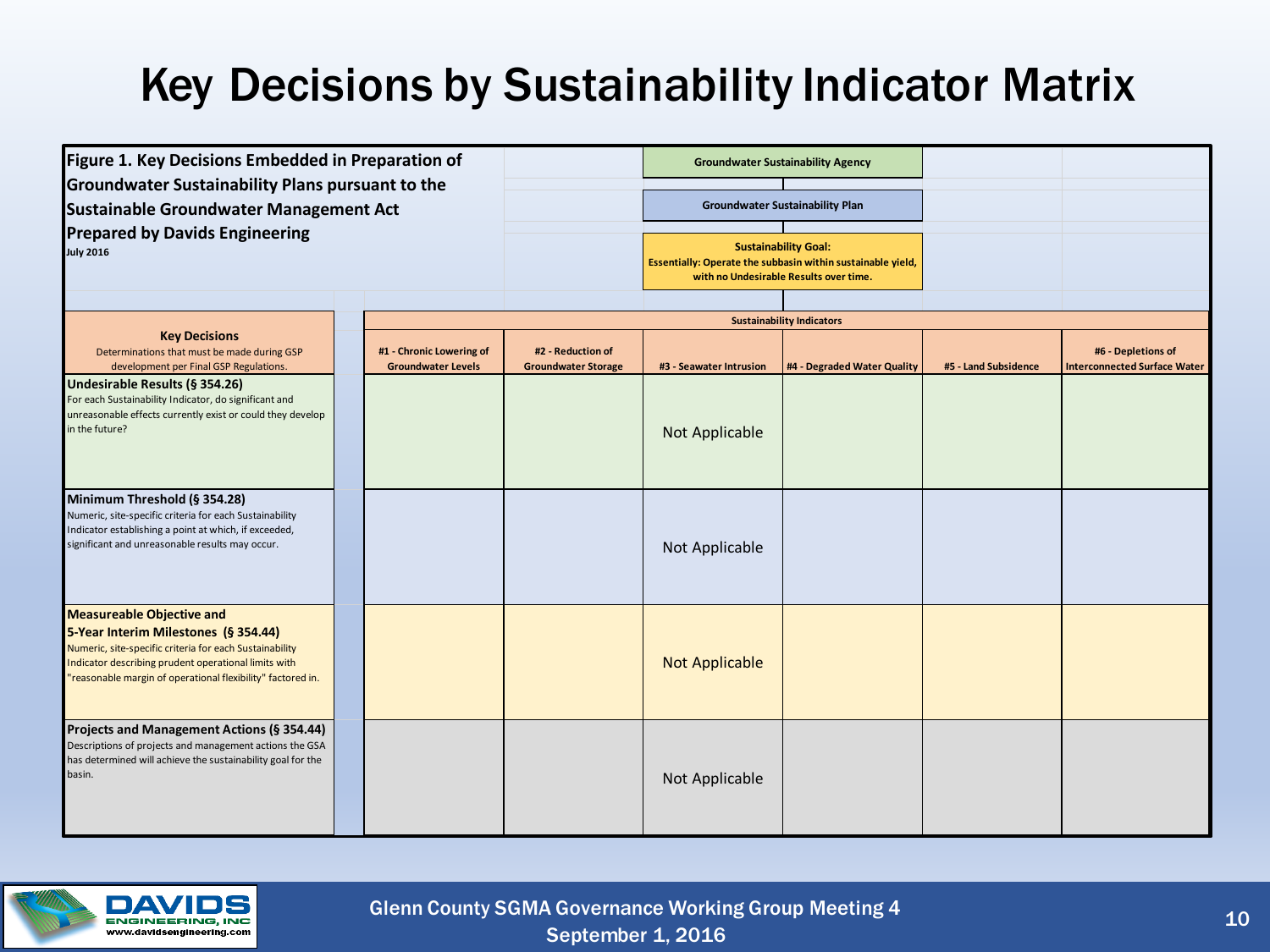## Pre-existing Undesirable Results

• GSPs may, but are not required to, address undesirable results that occurred before, and have not been corrected by, January 1, 2015 (per authorizing legislation; not expressed in GSP regs)

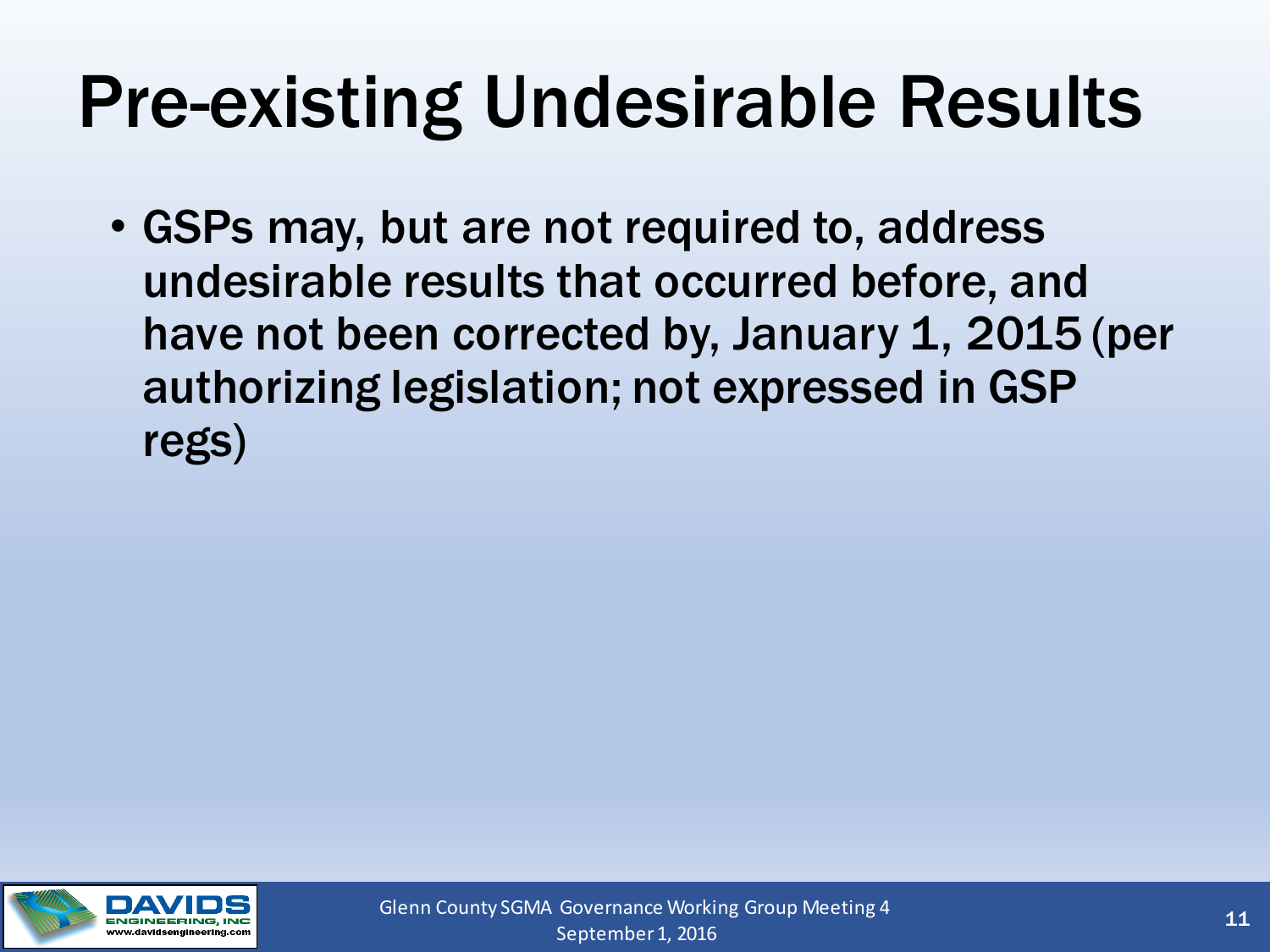#### Sustainability Indicator #3: Seawater Intrusion

• Physically impossible; therefore, exempt

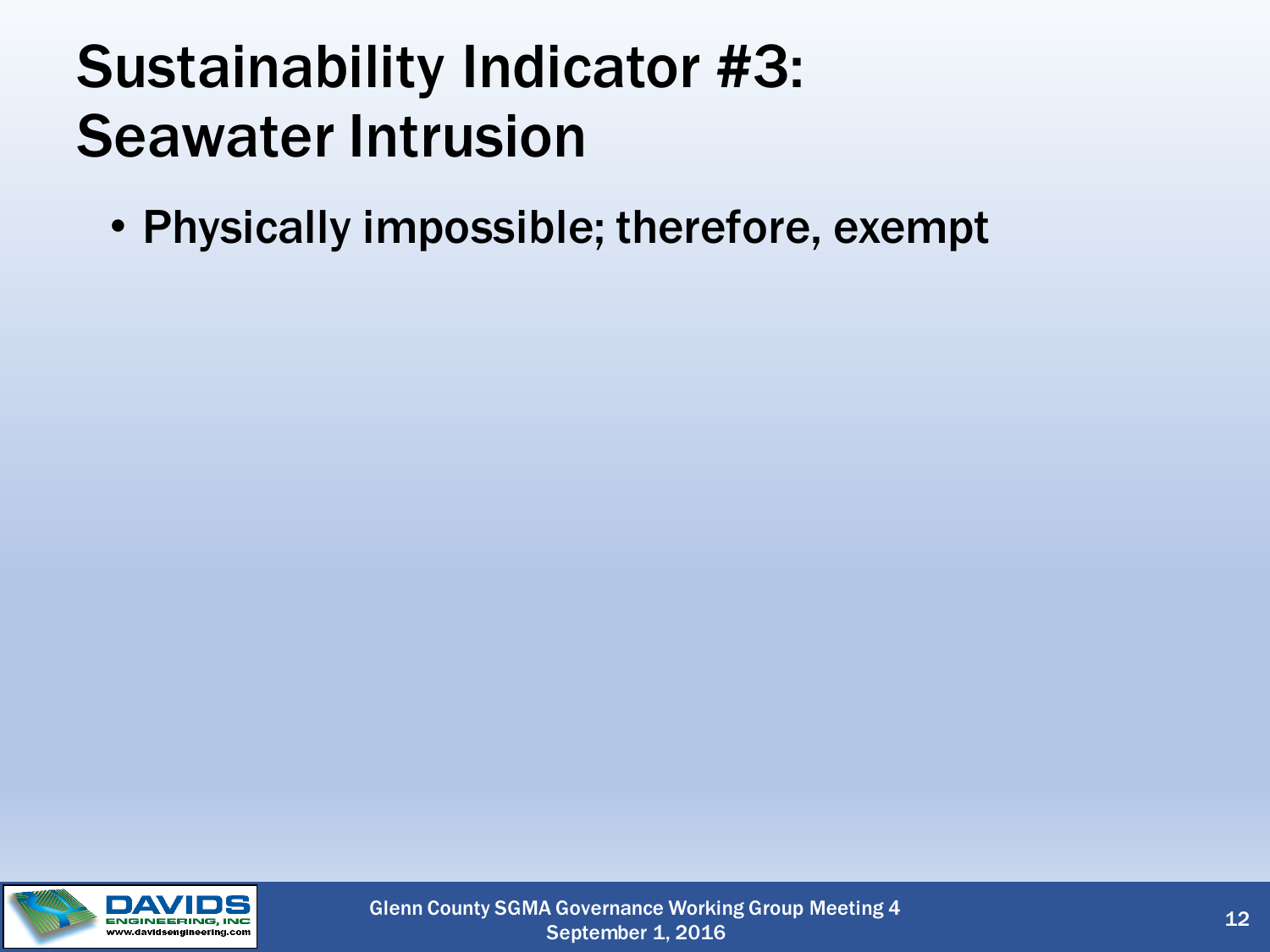### Sustainability Indicator #2: Reduction of Groundwater Storage

- Minimum Threshold: "…a total volume of groundwater that can be withdrawn from the basin without causing conditions that may lead to undesirable results." § 354.28 (c) (2)
- Potential Undesirable Results:
	- Reduced water supply reliability (reduced drought reserves)

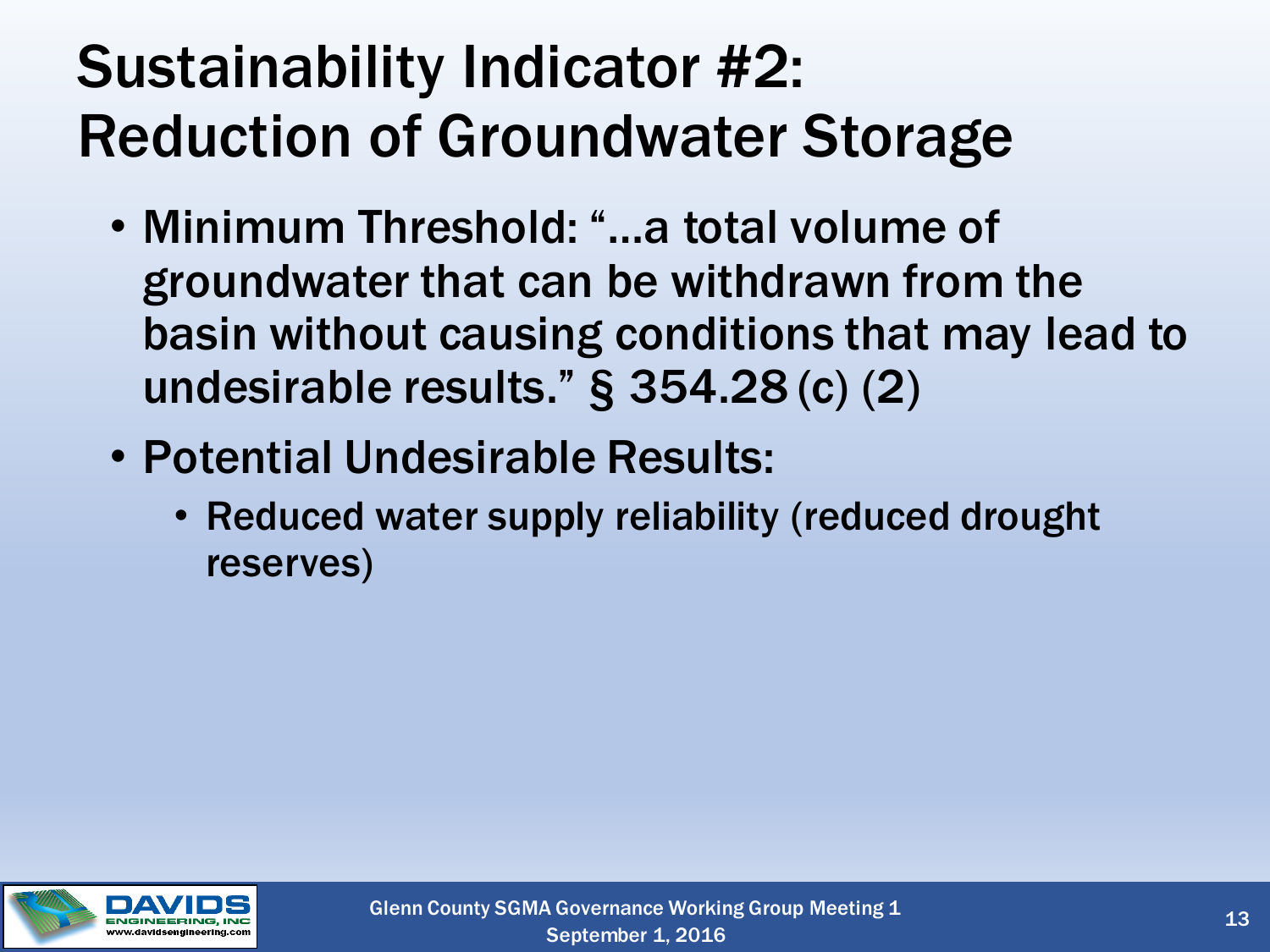### Sustainability Indicator #4: Degraded Water Quality

- Minimum Threshold: "…degradation of water quality…that may lead to undesirable results." § 354.28 (c) (4)
- Potential Undesirable Results:
	- Unsuitable quality for beneficial uses
		- Agriculture
		- Drinking water
		- Stock water
		- Environmental uses
	- Reduced crop yields
	- Increased water treatment costs
	- Inability to comply with regulatory standards
		- Drinking water regs
		- Basin Water Quality Control Plan

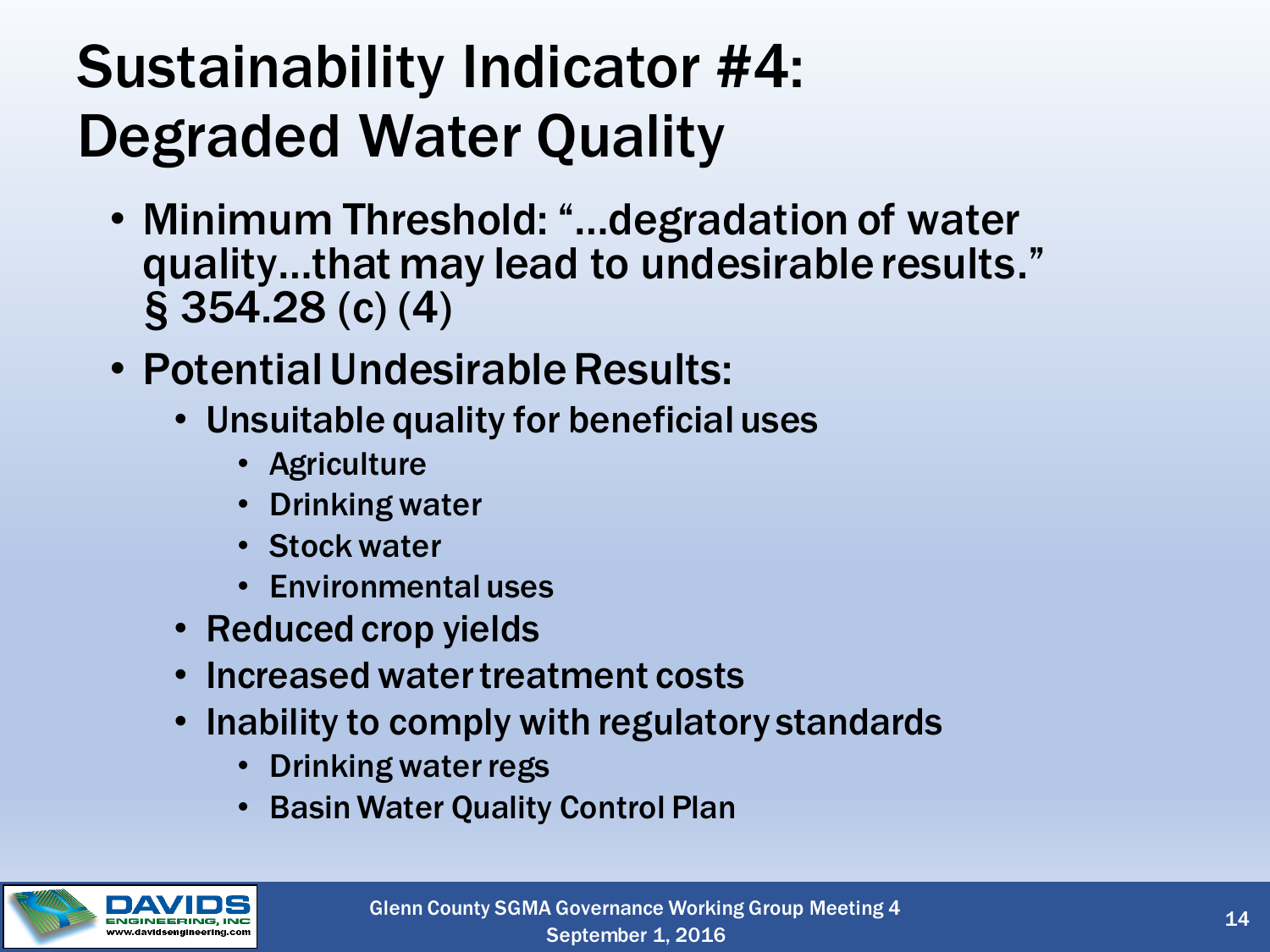### Sustainability Indicator #5: Land Subsidence

- Minimum Threshold: "…the rate and extent of subsidence that substantially interferes with land surface uses and may lead to undesirable results." § 354.28 (c) (5)
- Potential Undesirable Results:
	- Permanent loss of aquifer storage capacity
	- Damage to foundations, roads, bridges, other infrastructure
	- Change in surface topography that reduces conveyance capacities of canals, natural channels, floodplains
	- Other effects

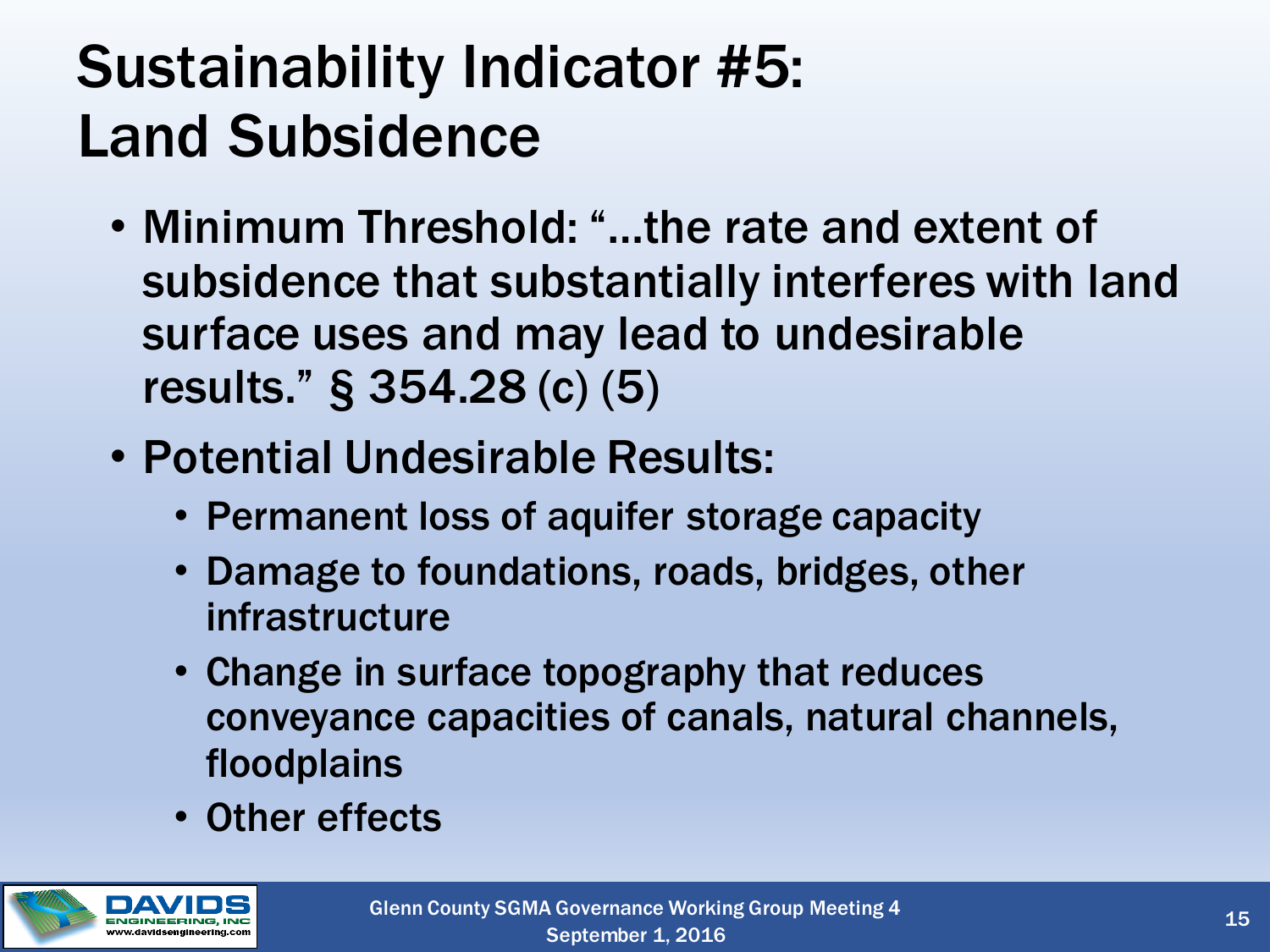#### Sustainability Indicator #6 Depletions of Interconnected Surface Water

- Minimum Threshold: "…the rate or volume of surface water depletions caused by groundwater use that has adverse impacts on beneficial uses of surface water and may lead to undesirable results."
- Potential Undesirable Results:
	- Reduced water availability to "Groundwater Dependent Ecosystems" (GDE's) - TNC leading this
	- Reduced water availability to legal users of surface water

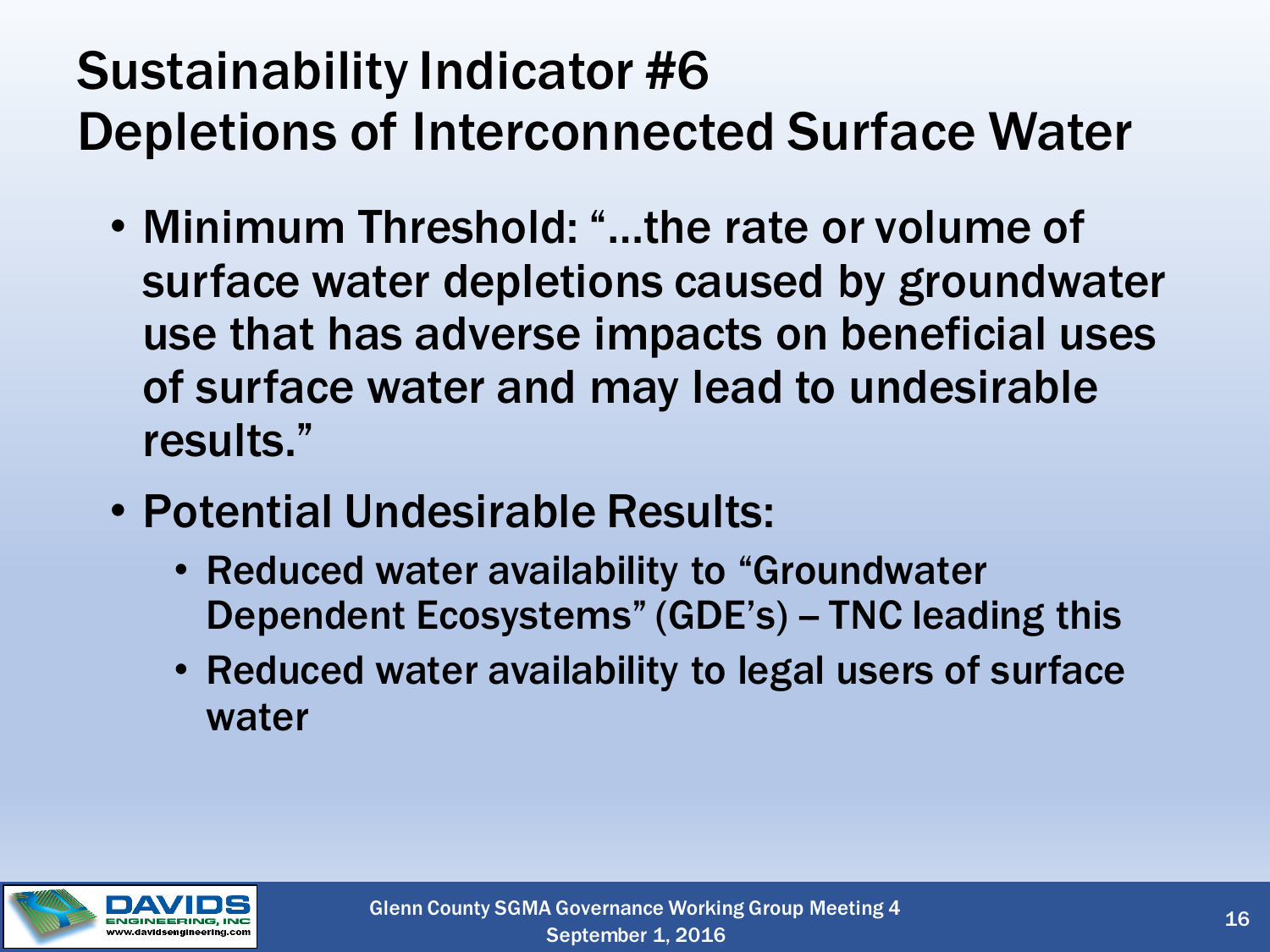#### Sustainability Indicator #6 Depletions of Interconnected Surface Water

- Unofficial DWR Stance
	- Anticipating that effects on both Groundwater Dependent Ecosystems and streamflow depletion may become significant issues in the Sacramento Valley
	- Let local agencies define the challenges, recognizing that some local agencies might be from outside the Sacramento Valley
	- Working on technical tools to assist local agencies
		- C2VSim Model Update (fine grid)
		- Best Management Practices (BMPs) for local agencies to consider adopting for monitoring and analyzing effects of declining groundwater elevations

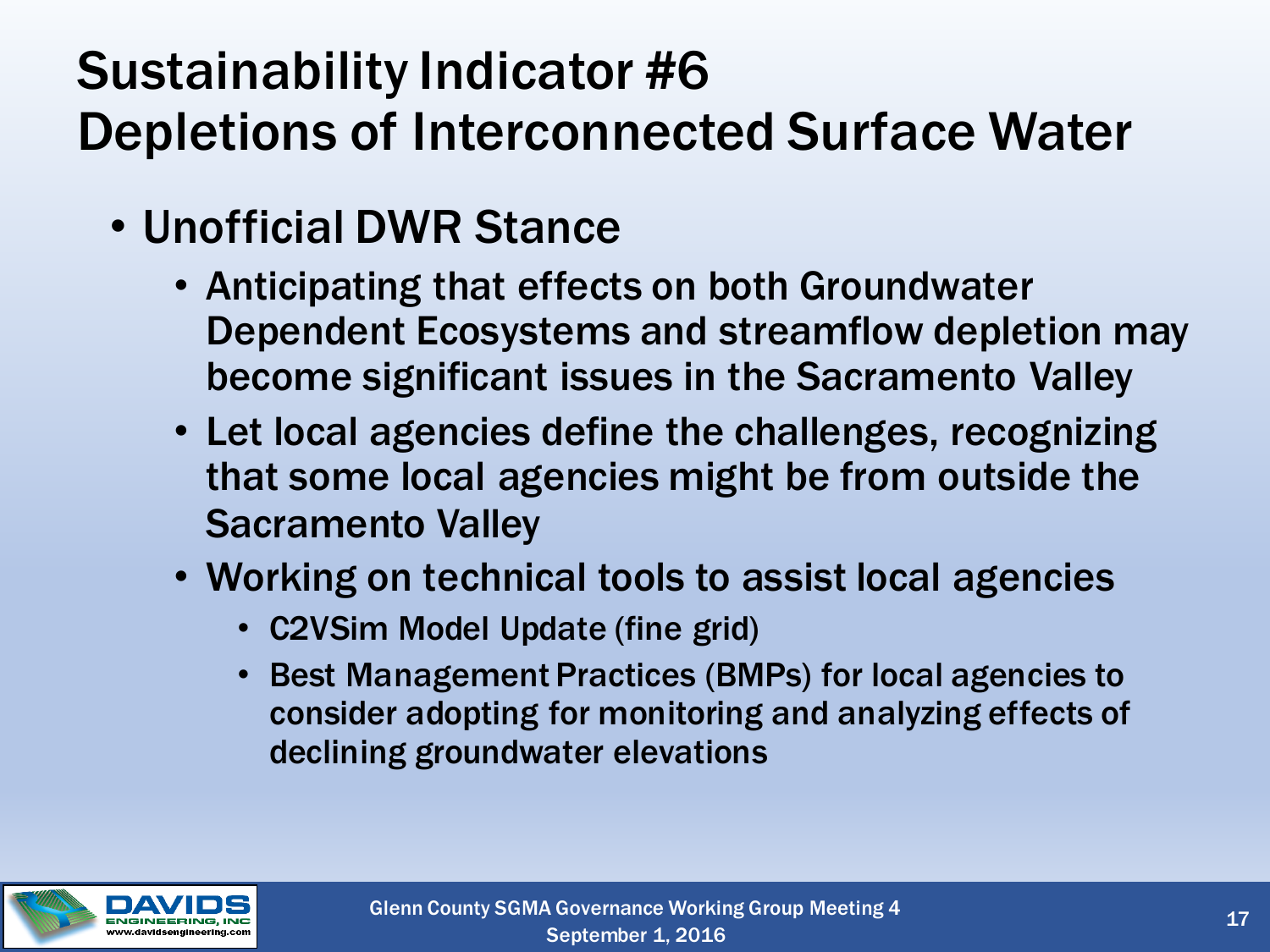#### Sustainability Indicator #6 Depletions of Interconnected Surface Water

#### Crystal Ball:

- Potential effects of declining groundwater levels on GDE's and streamflow widely recognized, but physical relationships poorly understood
- Will definitely need to be addressed in GSP
	- TNC developing tools to assist in GSP preparation
- With respect to Sacramento River, potential effects are cumulative among subbasins
- Highly uncertain whether land subsidence will or may pose operational limitations

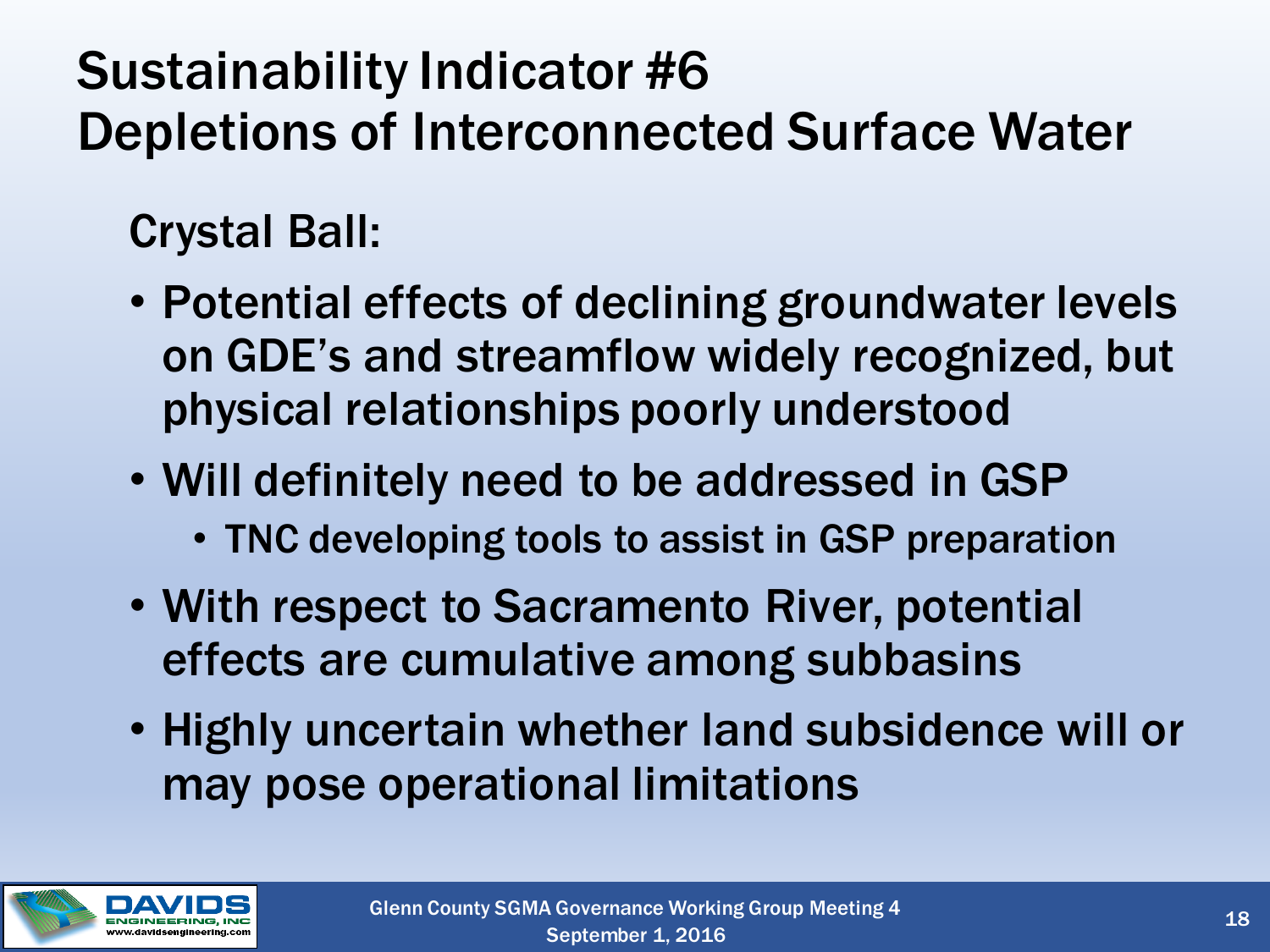#### Sustainability Indicator #1 Chronic Lowering of Groundwater Levels

- Minimum Threshold: "...the groundwater elevation indicating a depletion of supply at a given location that may lead to undesirable results."
- Potential Undesirable Results:
	- Well stranding
	- Increased well construction costs
	- Increased groundwater pumping costs
	- Inelastic land subsidence
	- Streamflow depletion
	- Impacts to Groundwater Dependent Ecosystems
	- Induced water quality degradation
	- Others?

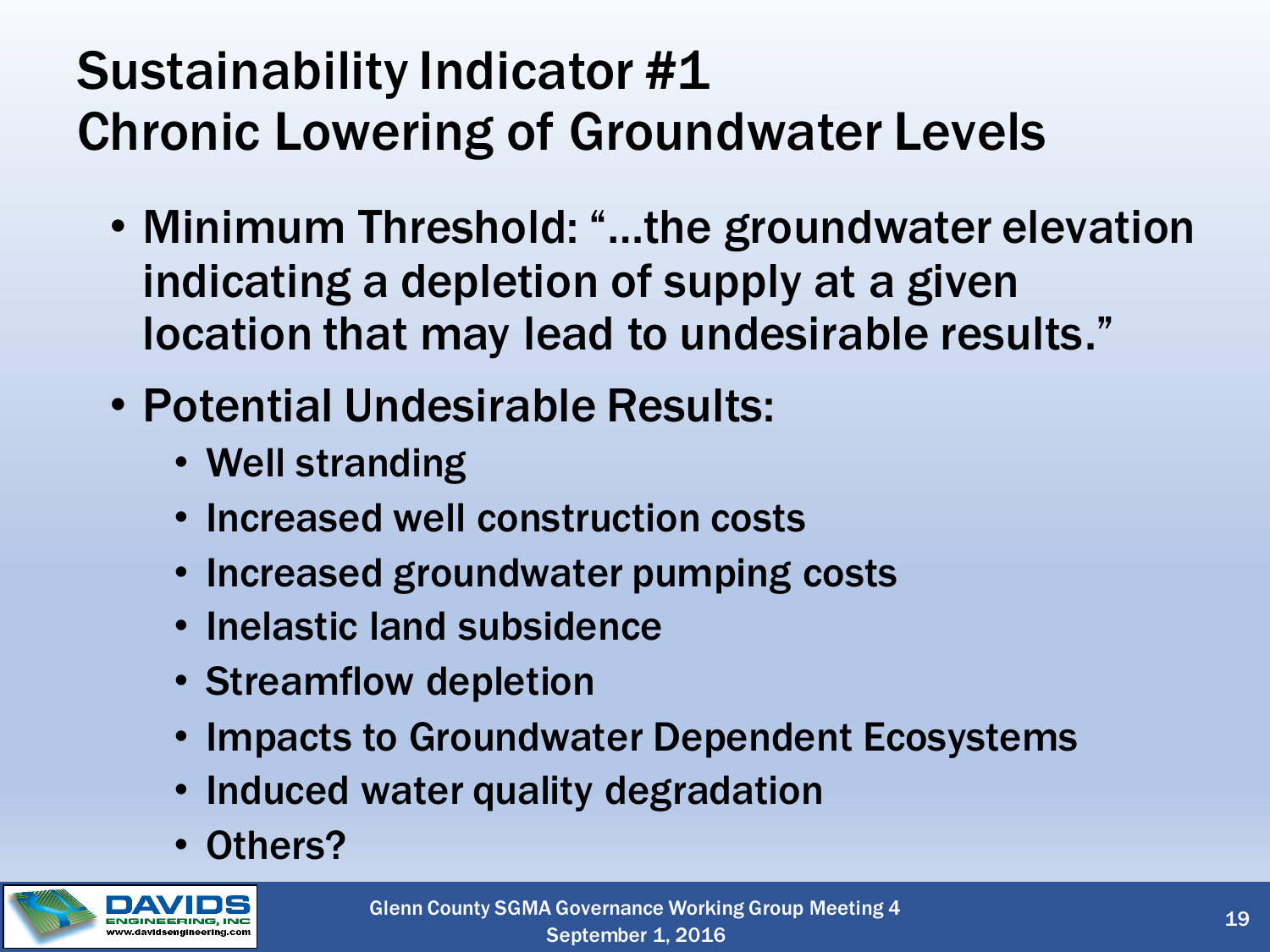### Sustainability Indicators Summary "Risk Assessment"

- Will or may be able to remove from consideration:
	- Seawater Intrusion (#3)
- Will need to address but unlikely to pose operational constraints, at least in near term:
	- To Be Determined
- "Wildcards" with known, significant potential for undesirable effects but highly uncertain operational implications:
	- To Be Determined
- Significant risk of imposing operational constraints:
	- To Be Determined

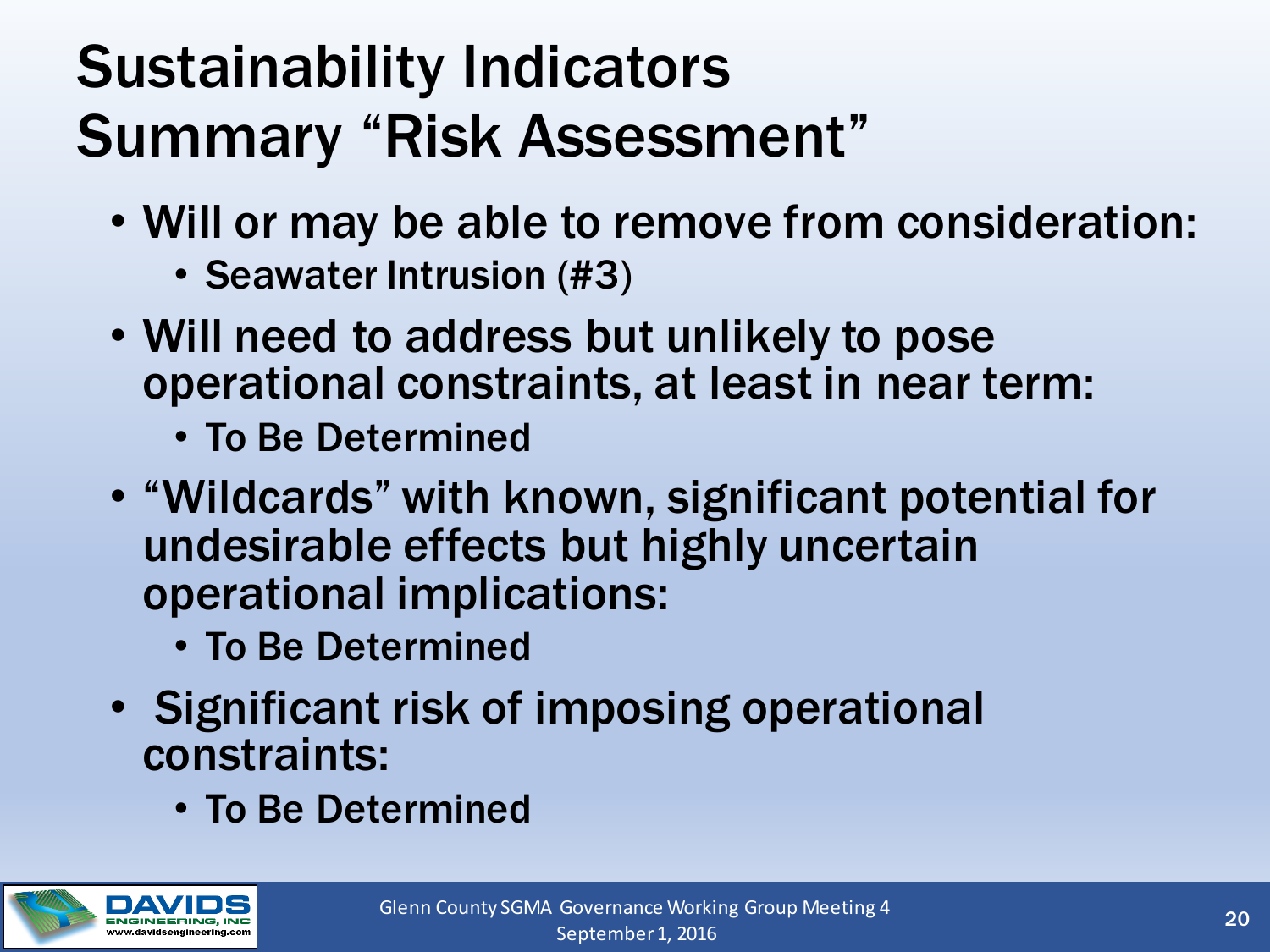## Thoughts on Management Areas



September 1, 2016 Glenn County SGMA Governance Working Group Meeting 4 21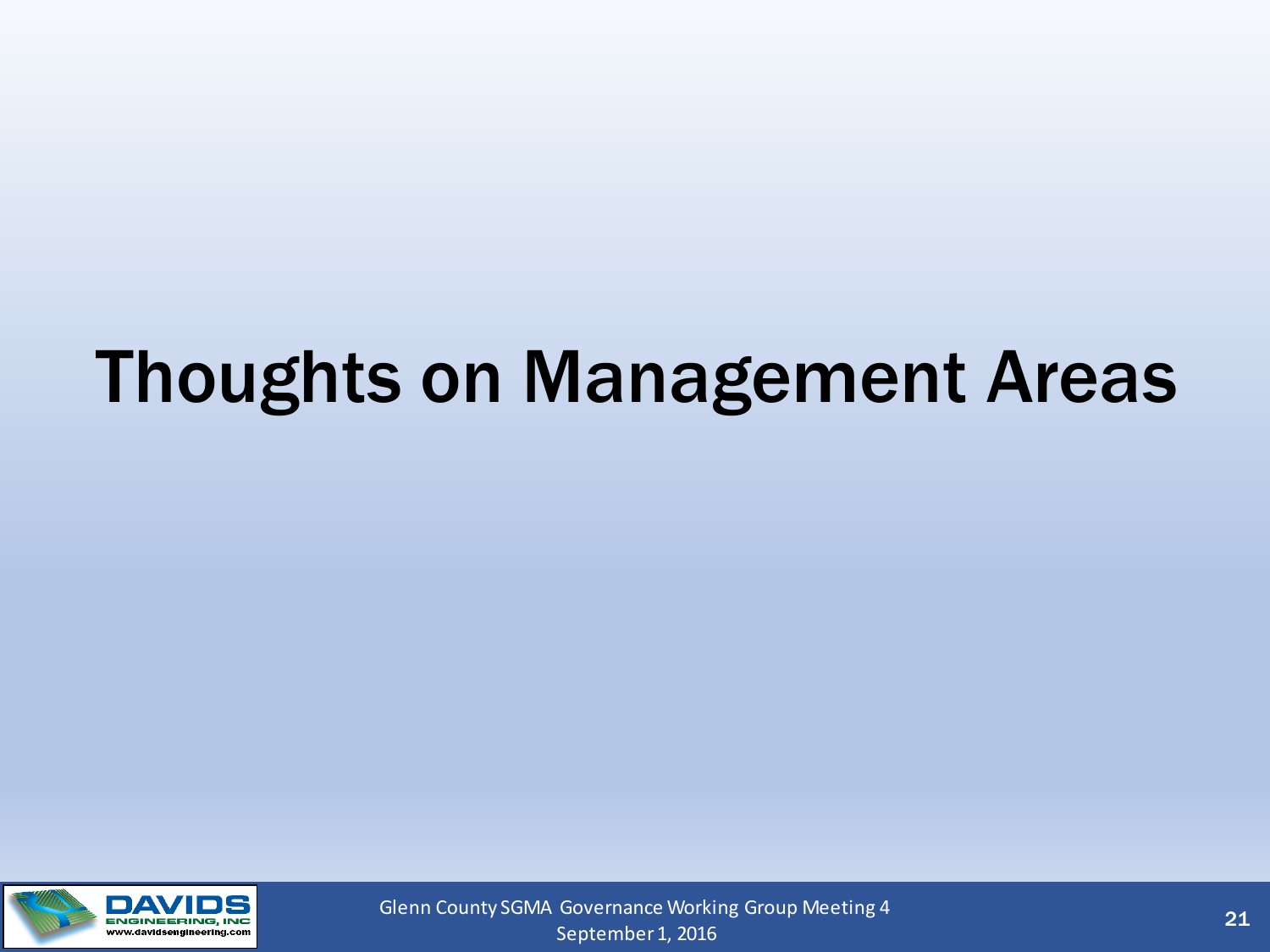## Management Areas Described Differently in the Regs

- "…an area within a basin for which the Plan may identify different minimum thresholds, measureable objectives, monitoring or projects and management actions based on water use sector, water source type, geology, aquifer characteristics, or other factors." § 351 (r)
- "Each Agency may define one or more management areas within a basin if the Agency has determined that creation of management areas will facilitate implementation of the plan."

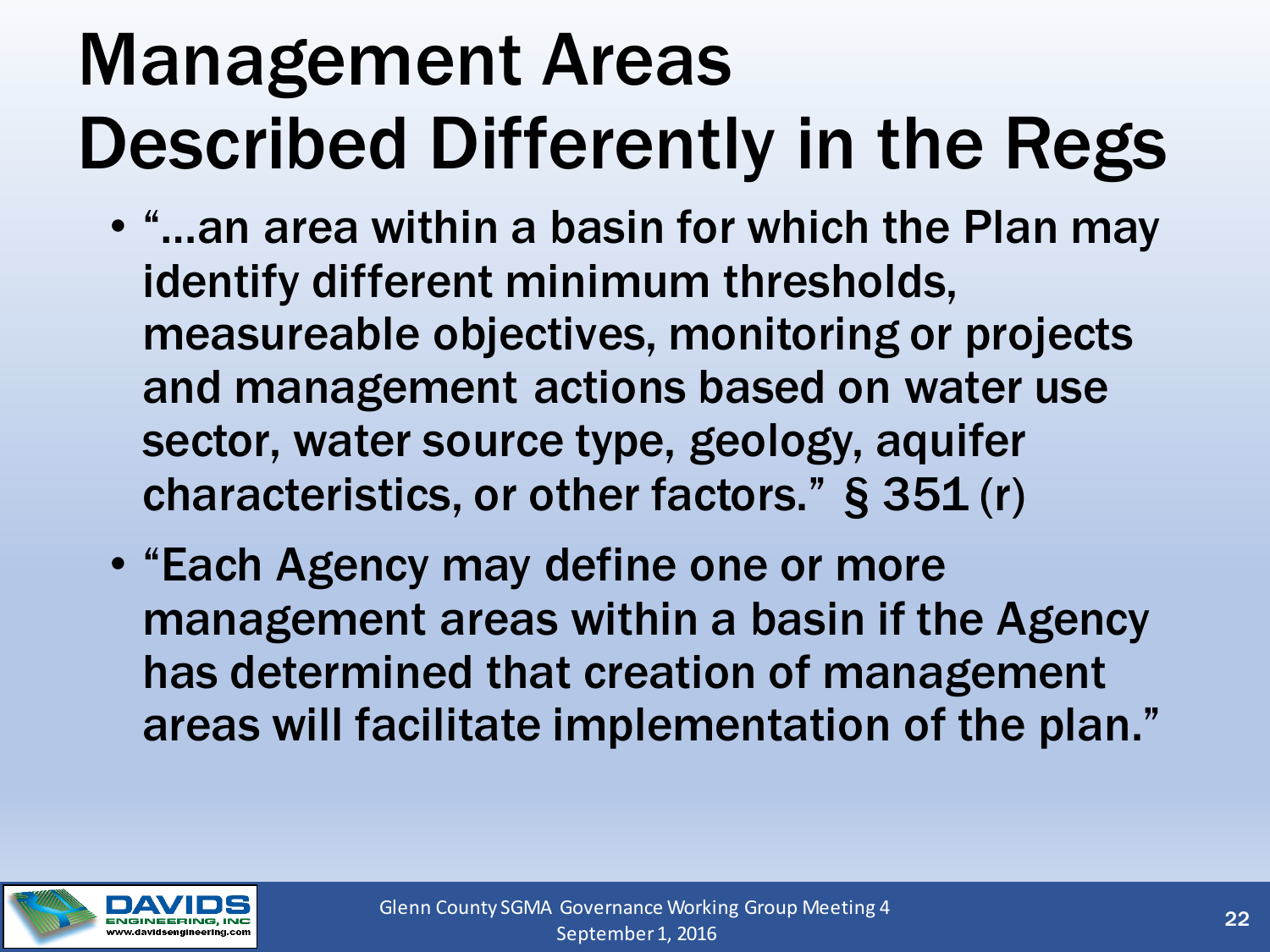# Potential Themes for Delineating Management Areas

- Similar institutional factors
- Physical connectedness
	- Upslope-downslope groundwater flow
- Shared groundwater challenges and similar likelihood that potential projects or management actions will be needed
	- Areas where Measureable Objectives may not be met
- Relative benefit from GW use

Note: Delineation of Management Areas does not preclude coordinated actions across Management Area boundaries.